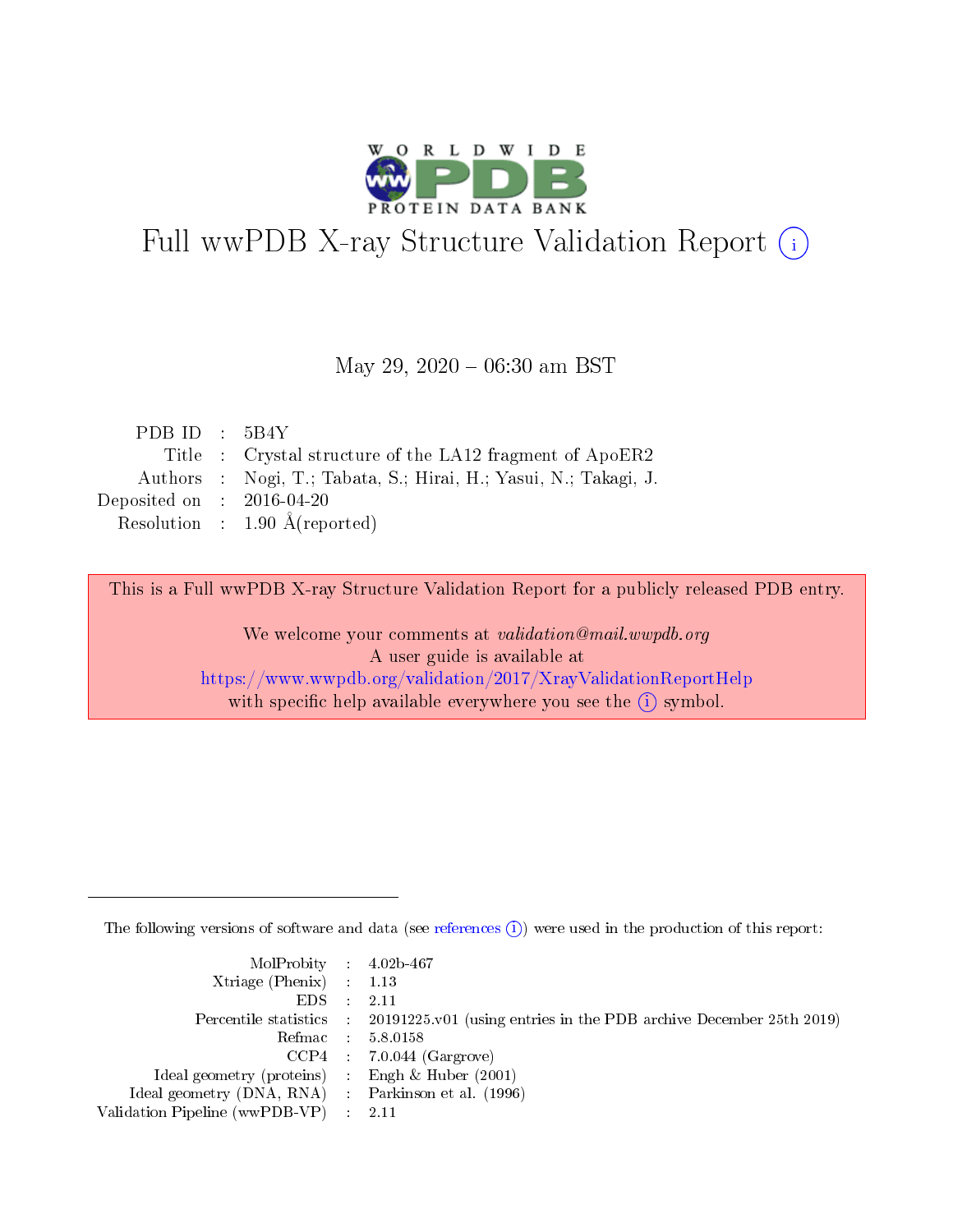# 1 [O](https://www.wwpdb.org/validation/2017/XrayValidationReportHelp#overall_quality)verall quality at a glance  $(i)$

The following experimental techniques were used to determine the structure: X-RAY DIFFRACTION

The reported resolution of this entry is 1.90 Å.

Percentile scores (ranging between 0-100) for global validation metrics of the entry are shown in the following graphic. The table shows the number of entries on which the scores are based.



| Metric                | Whole archive<br>$(\#\text{Entries})$ | <b>Similar resolution</b><br>$(\#\text{Entries}, \text{resolution range}(\text{\AA}))$ |
|-----------------------|---------------------------------------|----------------------------------------------------------------------------------------|
| $R_{free}$            | 130704                                | 6207 $(1.90-1.90)$                                                                     |
| Clashscore            | 141614                                | $6847(1.90-1.90)$                                                                      |
| Ramachandran outliers | 138981                                | $6760(1.90-1.90)$                                                                      |
| Sidechain outliers    | 138945                                | 6760 (1.90-1.90)                                                                       |
| RSRZ outliers         | 127900                                | $6082(1.90-1.90)$                                                                      |

The table below summarises the geometric issues observed across the polymeric chains and their fit to the electron density. The red, orange, yellow and green segments on the lower bar indicate the fraction of residues that contain outliers for  $>=3, 2, 1$  and 0 types of geometric quality criteria respectively. A grey segment represents the fraction of residues that are not modelled. The numeric value for each fraction is indicated below the corresponding segment, with a dot representing fractions <=5% The upper red bar (where present) indicates the fraction of residues that have poor fit to the electron density. The numeric value is given above the bar.

| Mol | $\sim$ in<br>adll t | Length          | Quality of chain |    |  |  |  |  |
|-----|---------------------|-----------------|------------------|----|--|--|--|--|
|     |                     | $\Omega E$<br>ೕ | 85%              | 8% |  |  |  |  |

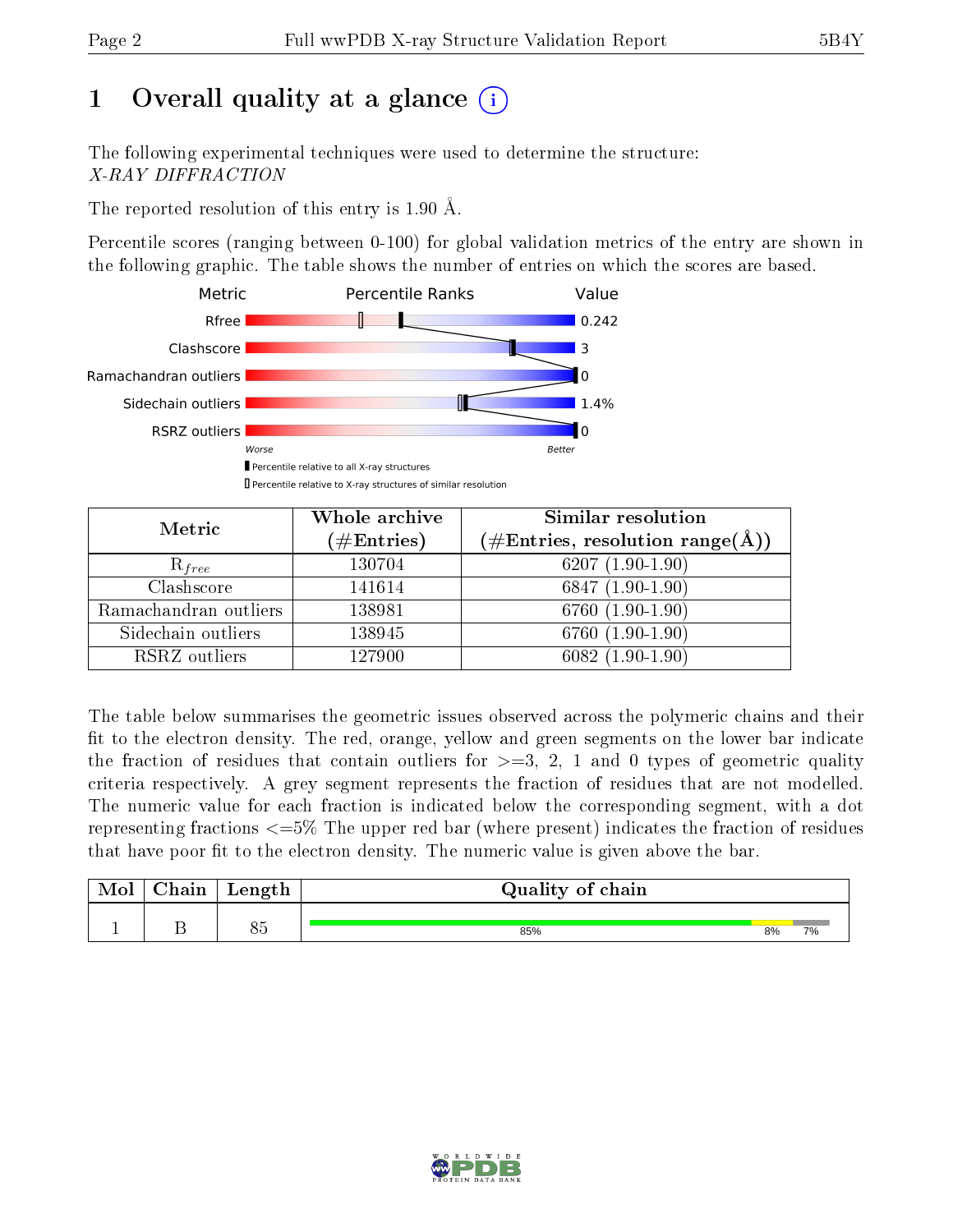# 2 Entry composition (i)

There are 3 unique types of molecules in this entry. The entry contains 668 atoms, of which 0 are hydrogens and 0 are deuteriums.

In the tables below, the ZeroOcc column contains the number of atoms modelled with zero occupancy, the AltConf column contains the number of residues with at least one atom in alternate conformation and the Trace column contains the number of residues modelled with at most 2 atoms.

Molecule 1 is a protein called Low-density lipoprotein receptor-related protein 8.

| Mol | Chain | Residues | Atoms        |         |     |     |  | $\mathbb C$ ZeroOcc $\top$ | $\vert$ AltConf $\vert$ | $\operatorname{Trace}$ |
|-----|-------|----------|--------------|---------|-----|-----|--|----------------------------|-------------------------|------------------------|
|     |       | 79       | Total<br>631 | $365\,$ | 108 | 146 |  |                            |                         |                        |

There are 3 discrepancies between the modelled and reference sequences:

| Chain |    | Residue   Modelled   Actual |     | Comment              | Reference               |
|-------|----|-----------------------------|-----|----------------------|-------------------------|
|       | 39 | GLY                         |     | expression tag       | <b>UNP Q14114</b>       |
|       | 40 | SER.                        |     | expression tag       | UNP Q14114              |
|       | 45 | GLU                         | ASP | see sequence details | $\,^\dagger$ UNP Q14114 |

Molecule 2 is CALCIUM ION (three-letter code: CA) (formula: Ca).

|  | $\text{Mol}$   Chain   Residues | Atoms | ZeroOcc   AltConf |  |
|--|---------------------------------|-------|-------------------|--|
|  |                                 | Total |                   |  |

• Molecule 3 is water.

|  | $\text{Mol}$   Chain   Residues | Atoms       | $\perp$ ZeroOcc $\parallel$ AltConf . |  |
|--|---------------------------------|-------------|---------------------------------------|--|
|  |                                 | Total<br>35 |                                       |  |

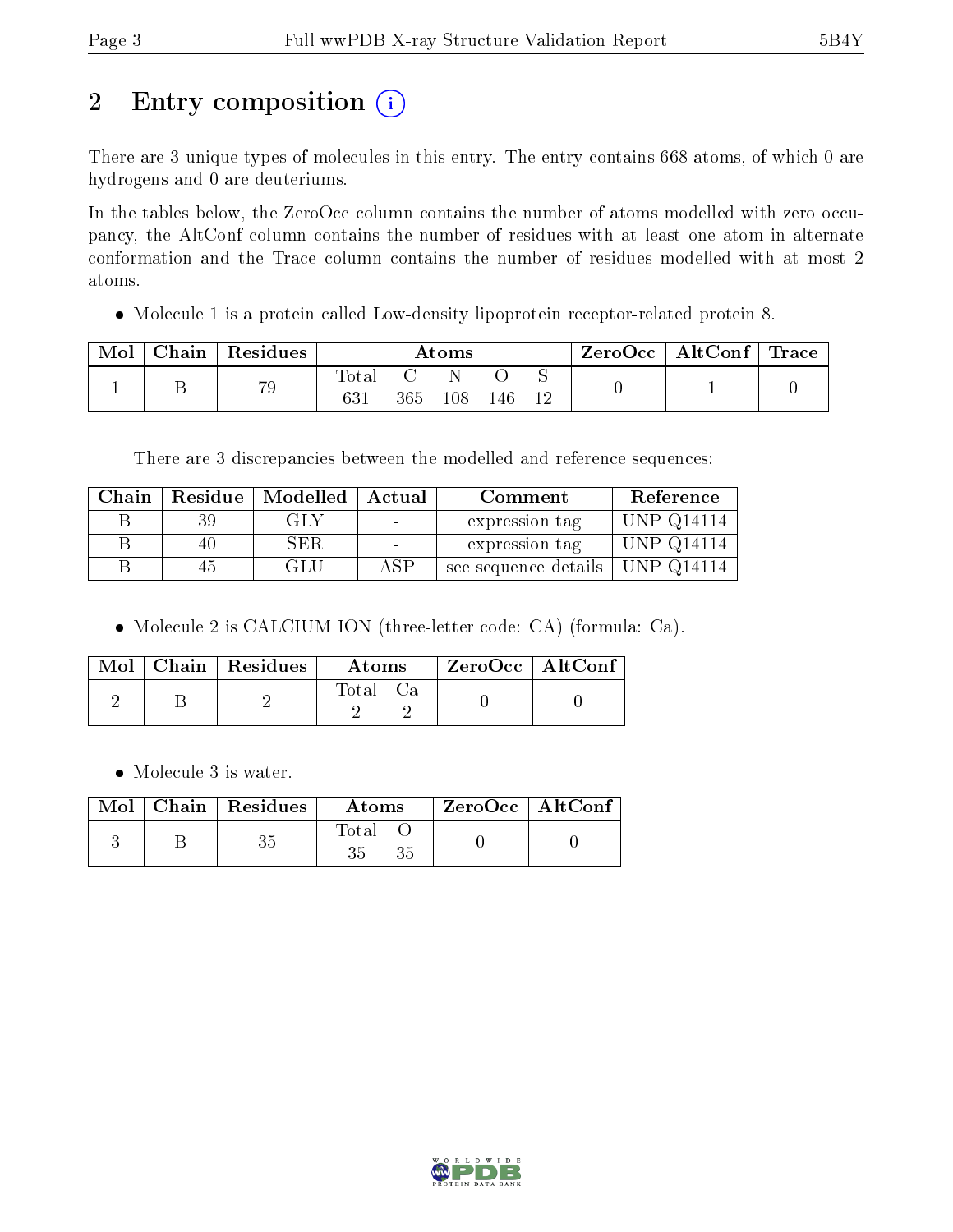# 3 Residue-property plots  $(i)$

These plots are drawn for all protein, RNA and DNA chains in the entry. The first graphic for a chain summarises the proportions of the various outlier classes displayed in the second graphic. The second graphic shows the sequence view annotated by issues in geometry and electron density. Residues are color-coded according to the number of geometric quality criteria for which they contain at least one outlier: green  $= 0$ , yellow  $= 1$ , orange  $= 2$  and red  $= 3$  or more. A red dot above a residue indicates a poor fit to the electron density (RSRZ  $> 2$ ). Stretches of 2 or more consecutive residues without any outlier are shown as a green connector. Residues present in the sample, but not in the model, are shown in grey.

• Molecule 1: Low-density lipoprotein receptor-related protein 8



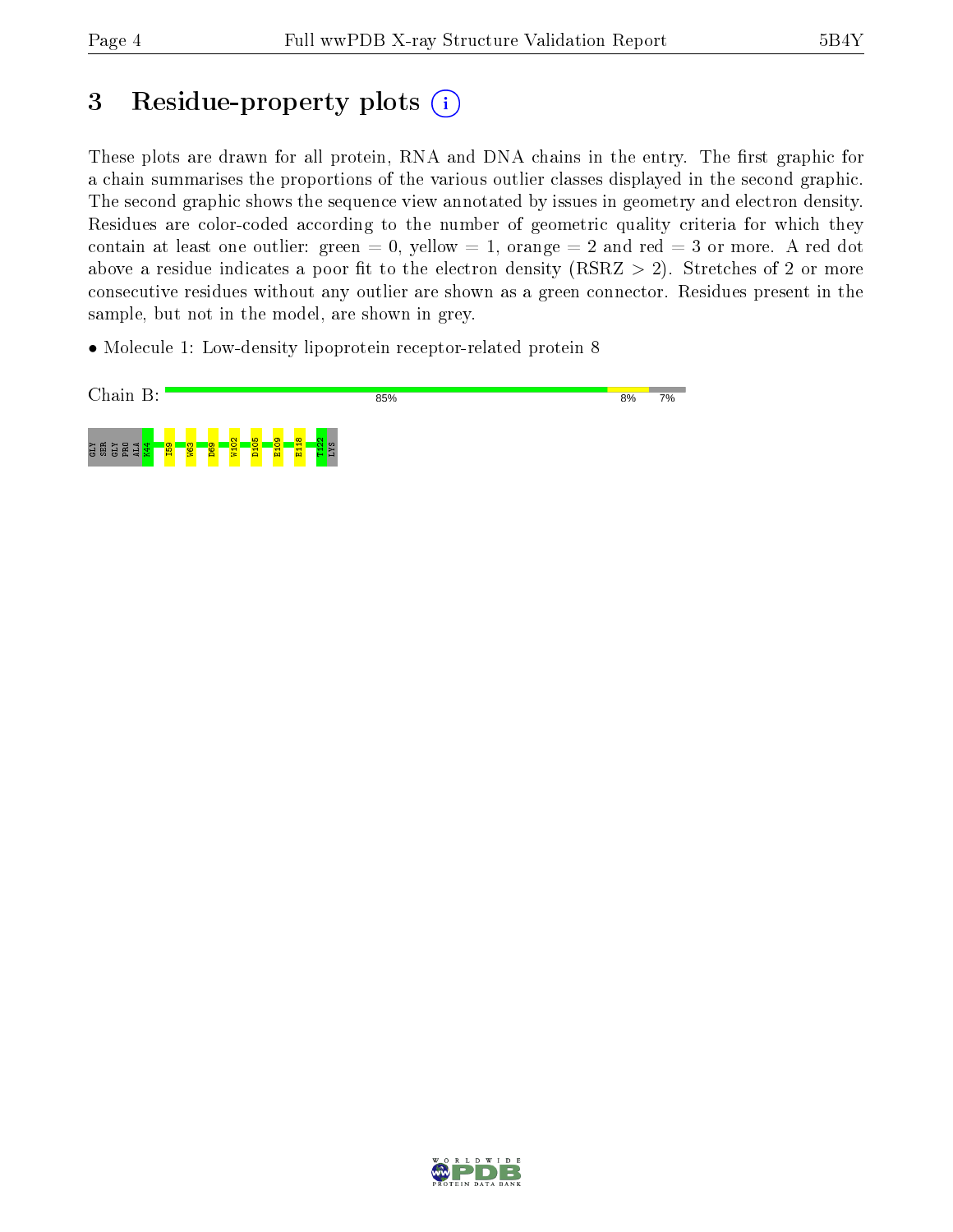# 4 Data and refinement statistics  $(i)$

| Property                                                         | Value                                           | Source     |
|------------------------------------------------------------------|-------------------------------------------------|------------|
| Space group                                                      | P 21 21 21                                      | Depositor  |
| Cell constants                                                   | $41.78A$ $55.06A$<br>$31.16\text{\AA}$          | Depositor  |
| a, b, c, $\alpha$ , $\beta$ , $\gamma$                           | $90.00^\circ$<br>$90.00^\circ$<br>$90.00^\circ$ |            |
| Resolution $(A)$                                                 | 33.28<br>1.90<br>$\frac{1}{2}$                  | Depositor  |
|                                                                  | 33.28<br>$-1.90$                                | <b>EDS</b> |
| % Data completeness                                              | $99.8(33.28-1.90)$                              | Depositor  |
| (in resolution range)                                            | $99.8$ $(33.28 - 1.90)$                         | <b>EDS</b> |
| $\mathrm{R}_{merge}$                                             | 0.09                                            | Depositor  |
| $\mathrm{R}_{sym}$                                               | (Not available)                                 | Depositor  |
| $\langle I/\sigma(I) \rangle^{-1}$                               | $\overline{2.15}$ (at 1.89Å)                    | Xtriage    |
| Refinement program                                               | REFMAC 5.7.0029                                 | Depositor  |
| $R, R_{free}$                                                    | 0.210<br>0.247<br>$\overline{\phantom{a}}$      | Depositor  |
|                                                                  | 0.203<br>0.242<br>$\ddot{\phantom{a}}$          | DCC        |
| $R_{free}$ test set                                              | $302$ reflections $(5.02\%)$                    | wwPDB-VP   |
| Wilson B-factor $(A^2)$                                          | 31.3                                            | Xtriage    |
| Anisotropy                                                       | 0.052                                           | Xtriage    |
| Bulk solvent $k_{sol}(\text{e}/\text{A}^3), B_{sol}(\text{A}^2)$ | 0.36, 49.0                                      | <b>EDS</b> |
| L-test for twinning <sup>2</sup>                                 | $< L >$ = 0.47, $< L2 >$ = 0.30                 | Xtriage    |
| Estimated twinning fraction                                      | No twinning to report.                          | Xtriage    |
| $F_o, F_c$ correlation                                           | 0.96                                            | <b>EDS</b> |
| Total number of atoms                                            | 668                                             | wwPDB-VP   |
| Average B, all atoms $(A^2)$                                     | 37.0                                            | wwPDB-VP   |

Xtriage's analysis on translational NCS is as follows: The largest off-origin peak in the Patterson function is  $11.13\%$  of the height of the origin peak. No significant pseudotranslation is detected.

<sup>&</sup>lt;sup>2</sup>Theoretical values of  $\langle |L| \rangle$ ,  $\langle L^2 \rangle$  for acentric reflections are 0.5, 0.333 respectively for untwinned datasets, and 0.375, 0.2 for perfectly twinned datasets.



<span id="page-4-1"></span><span id="page-4-0"></span><sup>1</sup> Intensities estimated from amplitudes.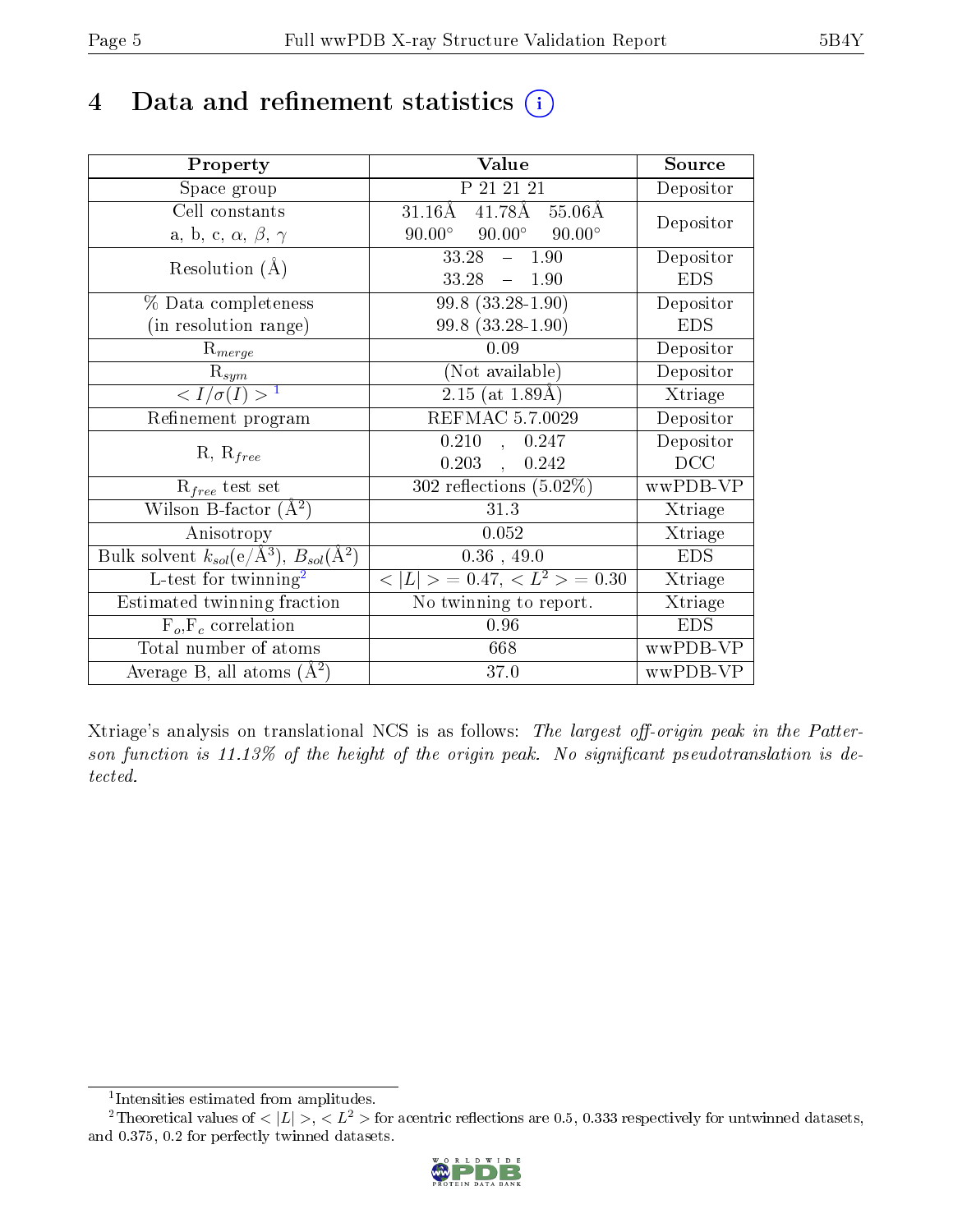# 5 Model quality  $(i)$

### 5.1 Standard geometry  $\overline{()}$

Bond lengths and bond angles in the following residue types are not validated in this section: CA

The Z score for a bond length (or angle) is the number of standard deviations the observed value is removed from the expected value. A bond length (or angle) with  $|Z| > 5$  is considered an outlier worth inspection. RMSZ is the root-mean-square of all Z scores of the bond lengths (or angles).

| Mol | Chain |      | Bond lengths                          | Bond angles |                   |  |
|-----|-------|------|---------------------------------------|-------------|-------------------|--|
|     |       |      | RMSZ $\mid \#Z \mid >5$   RMSZ $\mid$ |             | $\# Z  > 5$       |  |
|     |       | 0.58 | 0/645                                 | 0.88        | $1/869$ $(0.1\%)$ |  |

There are no bond length outliers.

All (1) bond angle outliers are listed below:

| Mol   Chain   Res   Type |  | Atoms                          | Observed( $^{\circ}$ )   Ideal( $^{\circ}$ ) |  |
|--------------------------|--|--------------------------------|----------------------------------------------|--|
|                          |  | $\vert$ CB-CG-OD1 $\vert$ 5.88 | ' 23.59                                      |  |

There are no chirality outliers.

There are no planarity outliers.

### $5.2$  Too-close contacts  $(i)$

In the following table, the Non-H and H(model) columns list the number of non-hydrogen atoms and hydrogen atoms in the chain respectively. The H(added) column lists the number of hydrogen atoms added and optimized by MolProbity. The Clashes column lists the number of clashes within the asymmetric unit, whereas Symm-Clashes lists symmetry related clashes.

| Mol |         |  | Chain   Non-H   H(model)   H(added)   Clashes   Symm-Clashes |
|-----|---------|--|--------------------------------------------------------------|
|     | $c_{2}$ |  |                                                              |
|     |         |  |                                                              |
|     |         |  |                                                              |
|     |         |  |                                                              |

The all-atom clashscore is defined as the number of clashes found per 1000 atoms (including hydrogen atoms). The all-atom clashscore for this structure is 3.

All (3) close contacts within the same asymmetric unit are listed below, sorted by their clash magnitude.

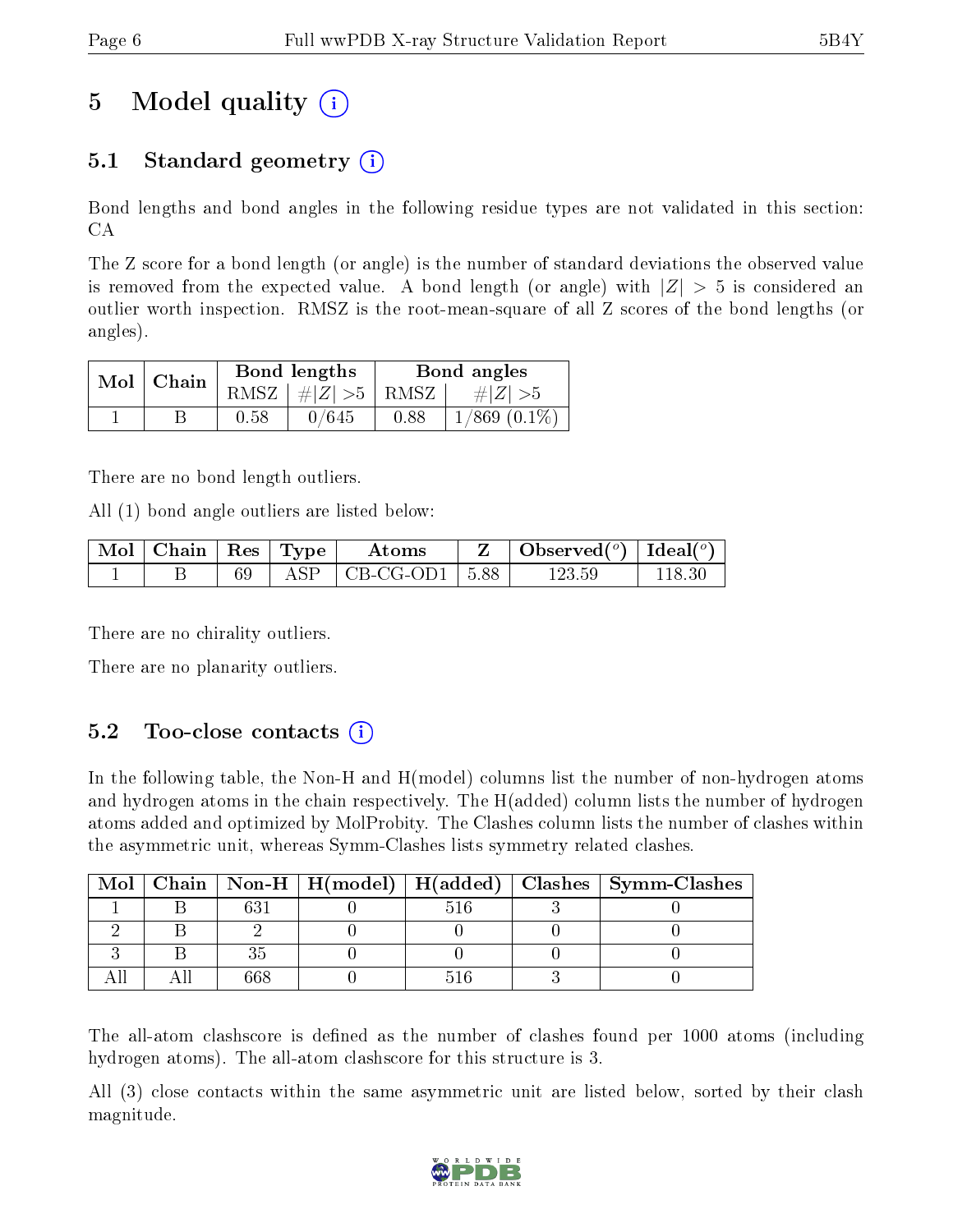| Atom-1                                                | Atom-2                                   | Interatomic<br>distance $(A)$ | Clash<br>overlap (Å |  |
|-------------------------------------------------------|------------------------------------------|-------------------------------|---------------------|--|
| $1 \cdot B \cdot 102 \cdot TRP \cdot HA$              | 1: B: 105: ASP: OD1                      | 2.11                          | $-1.51$             |  |
| $1 \cdot R \cdot 59 \cdot H \cdot H \cdot H \cdot 12$ | $1 \cdot B \cdot 63 \cdot TRP \cdot HR2$ | 194                           | 0.50                |  |
| $1 \cdot R \cdot 102 \cdot TRP \cdot HR3$             | -1 B 109 GLU OE1                         |                               | -46                 |  |

There are no symmetry-related clashes.

#### 5.3 Torsion angles (i)

#### 5.3.1 Protein backbone  $(i)$

In the following table, the Percentiles column shows the percent Ramachandran outliers of the chain as a percentile score with respect to all X-ray entries followed by that with respect to entries of similar resolution.

The Analysed column shows the number of residues for which the backbone conformation was analysed, and the total number of residues.

|  |                                 |  | $\mid$ Mol $\mid$ Chain $\mid$ Analysed $\mid$ Favoured $\mid$ Allowed $\mid$ Outliers $\mid$ Percentiles $\mid$ |  |
|--|---------------------------------|--|------------------------------------------------------------------------------------------------------------------|--|
|  | 78/85 (92%)   77 (99%)   1 (1%) |  | $\begin{array}{ c c c c }\n\hline\n\multicolumn{1}{ c }{100} & 100 & \n\end{array}$                              |  |

There are no Ramachandran outliers to report.

#### 5.3.2 Protein sidechains  $(i)$

In the following table, the Percentiles column shows the percent sidechain outliers of the chain as a percentile score with respect to all X-ray entries followed by that with respect to entries of similar resolution.

The Analysed column shows the number of residues for which the sidechain conformation was analysed, and the total number of residues.

|  | Mol   Chain   Analysed   Rotameric   Outliers   Percentiles |          |    |  |  |
|--|-------------------------------------------------------------|----------|----|--|--|
|  | , 75/77 (97%) $ $ 74 (99%)                                  | $1(1\%)$ | 68 |  |  |

All (1) residues with a non-rotameric sidechain are listed below:

| Chain. | Res | vpe |
|--------|-----|-----|
|        |     |     |

Some sidechains can be flipped to improve hydrogen bonding and reduce clashes. There are no such sidechains identified.

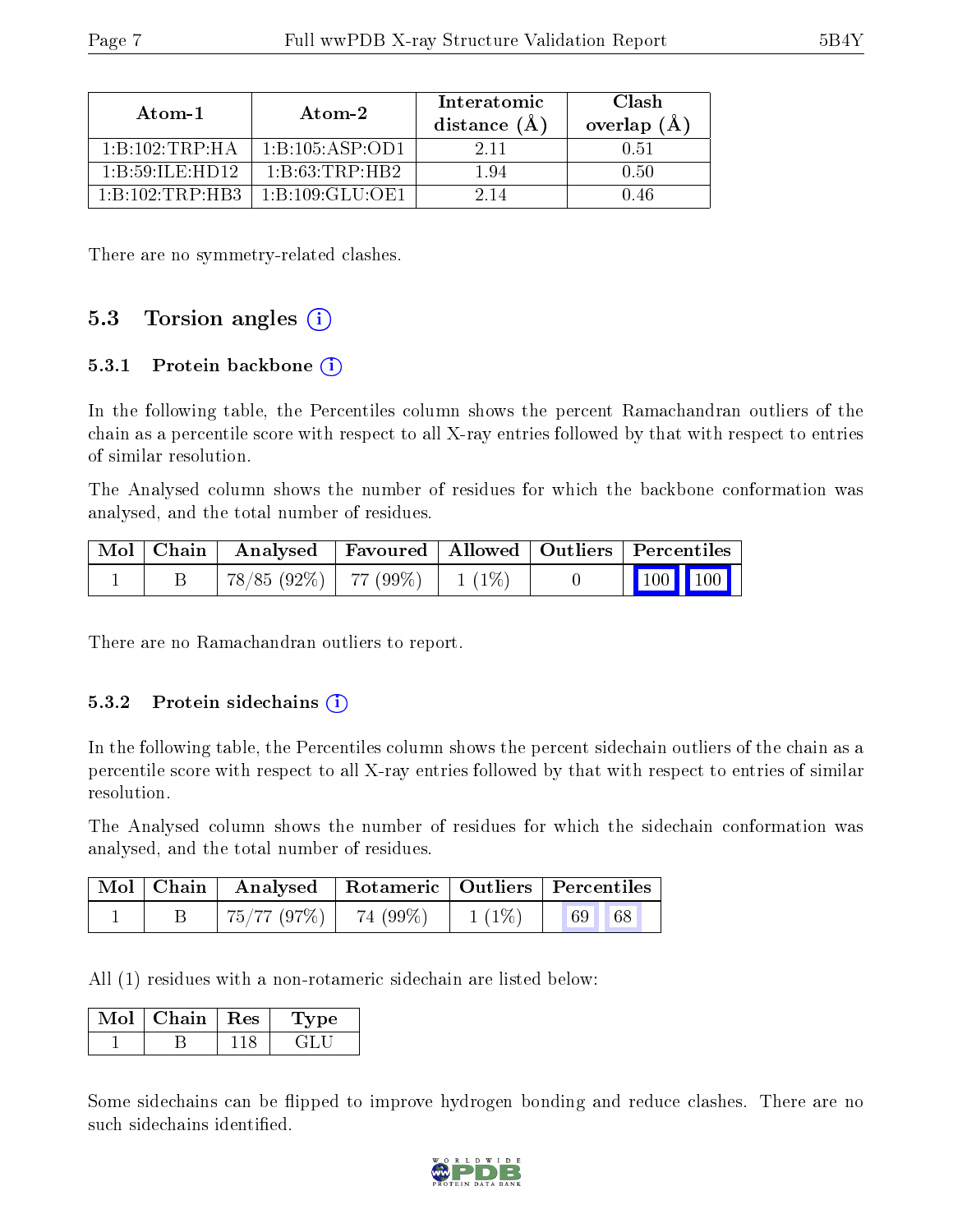#### 5.3.3 RNA (i)

There are no RNA molecules in this entry.

#### 5.4 Non-standard residues in protein, DNA, RNA chains (i)

There are no non-standard protein/DNA/RNA residues in this entry.

#### 5.5 Carbohydrates  $(i)$

There are no carbohydrates in this entry.

#### 5.6 Ligand geometry (i)

Of 2 ligands modelled in this entry, 2 are monoatomic - leaving 0 for Mogul analysis.

There are no bond length outliers.

There are no bond angle outliers.

There are no chirality outliers.

There are no torsion outliers.

There are no ring outliers.

No monomer is involved in short contacts.

#### 5.7 [O](https://www.wwpdb.org/validation/2017/XrayValidationReportHelp#nonstandard_residues_and_ligands)ther polymers  $(i)$

There are no such residues in this entry.

### 5.8 Polymer linkage issues  $(i)$

There are no chain breaks in this entry.